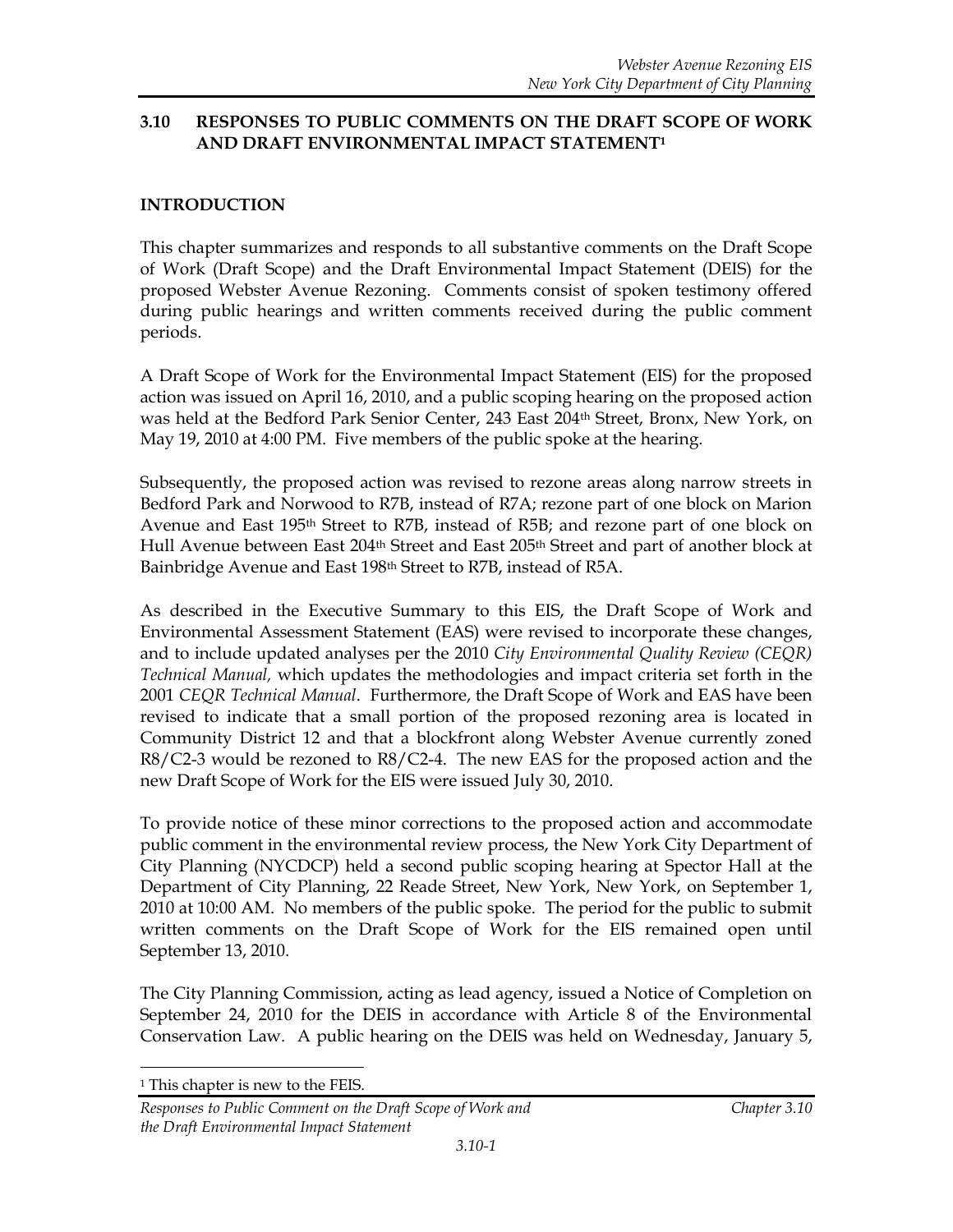2011 at 10:00 AM at 22 Reade Street, New York, New York. Comments on the DEIS were accepted until Tuesday, January 18th, 2011.

#### **DRAFT SCOPE OF WORK COMMENTS AND RESPONSES**

The comments received during the public scoping meeting and up until September 13, 2010 have been summarized below, and responses are provided. Each commenter was assigned a number; for topics where more than one person or group made similar comments, the number will provide a reference to the commenter.

Commenters 1-5 below made comments at the May, 2010 scoping meeting, conducted at the Bedford Park Senior Center.

| Commenter         | Affiliation                           | Reference No. |
|-------------------|---------------------------------------|---------------|
| Wilhelm Ronda     | Bronx Borough President's Office      |               |
| Ozzie Brown       | Chair, CB 7 Land Use Committee        | $\mathcal{P}$ |
| Barbara Stronczen | Bedford Mosholu Community Association | 3             |
| Paul Foster       | Chair, CB7                            | 4             |
| Jay Shuffield     | Resident                              | 5             |

## **General Comments**

**Comment 1: Comments expressly "in favor" of the proposed action; expressly pleased with proposed action (e.g., "proposed plan") Commenter(s): 1, 2, 4, 5 Response:** Comment noted

## **Transportation**

**Comment 2: There is existing traffic congestion in the area that may be exacerbated by the proposed action. The area is served by three overly-congested east-west routes. Commenter: 3 Response:** The EAS included an analysis of existing and future traffic conditions and determined that there could be a potential for significant adverse impacts as a result of the proposed action. The scope of work indicates that an EIS will be prepared to address potential impacts to traffic and identify mitigation measures to avoid or minimize potential traffic impacts. It is noted that the proposed mitigation measures would address project-related impacts, not existing traffic congestion.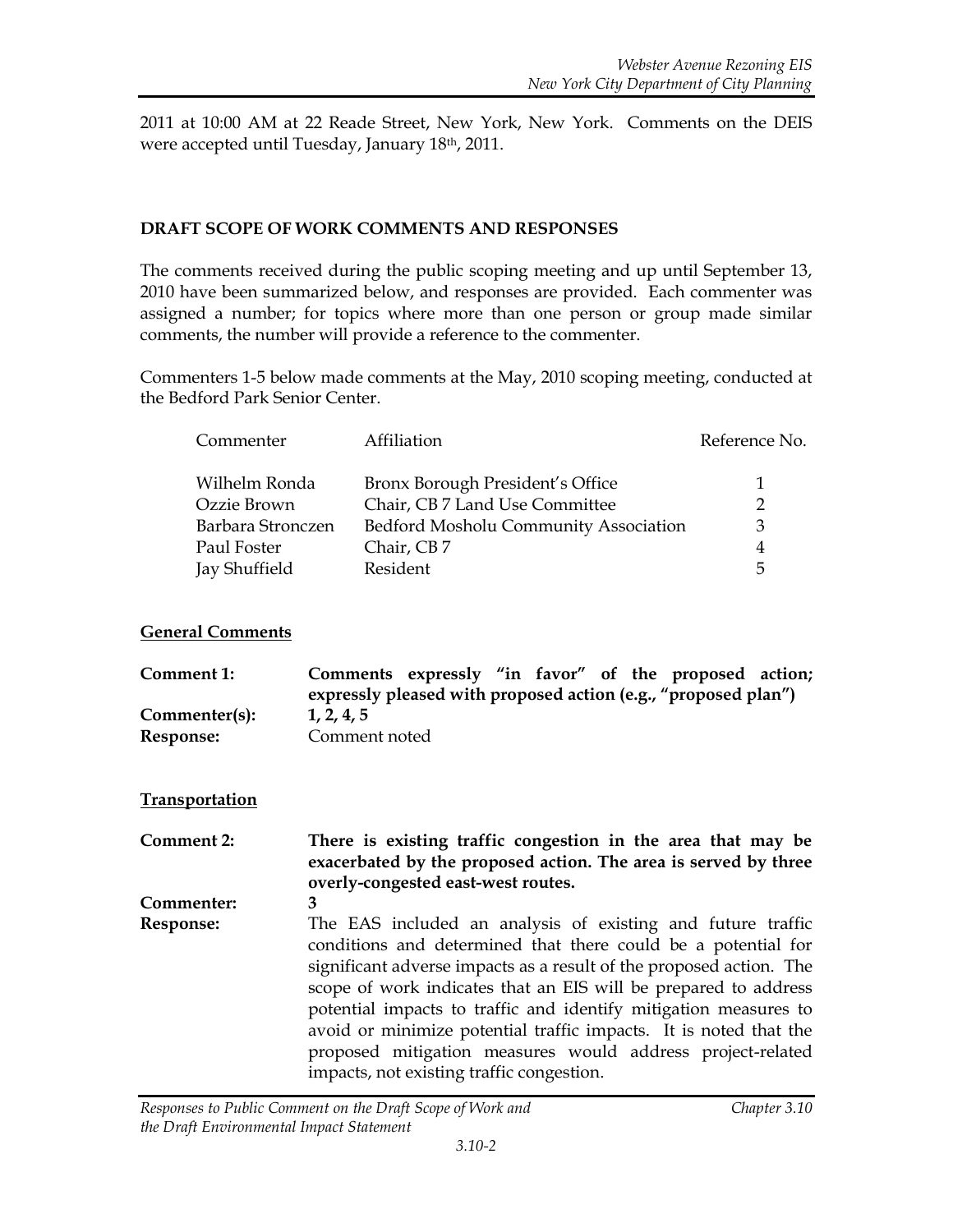**Comment 3: There is an existing parking shortage in the area that may be exacerbated by the proposed action. The proposed action would not address parking for 50 percent of new residents.**

**Commenter(s): 3**

**Response:** The EAS included an analysis of existing and future parking conditions and determined that there could be a potential for significant adverse impacts as a result of the proposed action. The scope of work indicates that an EIS will be prepared to determine the study area's capacity to accommodate project-generated parking demand.

**Comment 4: (The environmental review should address) roadway safety, particularly along Webster Avenue.**

**Commenter: 3**

- **Response:** The commenter is referred to Chapter 3.15, "Traffic and Parking," of the EAS. Roadway safety, and more specifically, accident data, is obtained from the New York City Department of Transportation (NYCDOT) as part of the environmental review, and safety concerns are addressed and also included in the analysis as part of roadway capacity. Therefore, the analysis requested by this comment will be included in the EIS.
- **Comment 5: (The environmental review should) cite primary sources of data utilized in traffic analyses rather than citing secondary sources such as other EISs.**

**Commenter: 5**

**Response:** The traffic analyses use both primary source data (field data collection, physical inventory, trip generation and assignments) and secondary sources, which are reviewed and approved by NYCDCP and NYCDOT for use in the analyses. Secondary sources are used only insofar as they have been demonstrated to support adequate analysis and modeling.

## **Land Use and Neighborhood Character**

**Comment 6: The area hosts diverse housing stock and has a low-rise residential character that should be protected. Housing should be limited to low-rise housing. Commenter(s): 1, 3 Response:** As discussed in the EAS, the Chapter 3.1 (Land Use) and 3.4 (Neighborhood Character), the proposed action would protect the diverse housing stock and the low-rise character of these neighborhoods, while allowing development along the Webster Avenue corridor, where mid-rise development could occur. The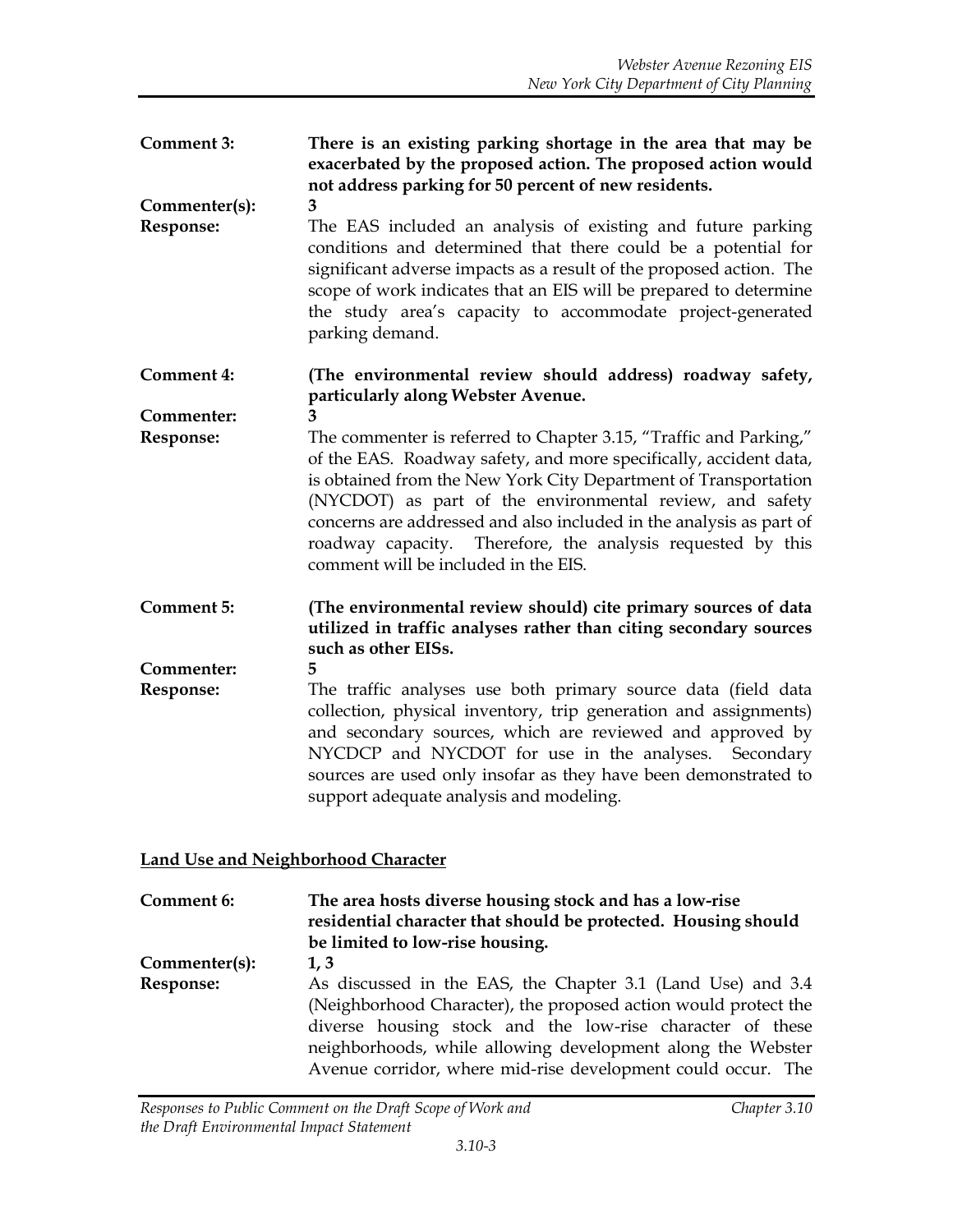EAS analysis concluded that there would be no potential for significant adverse impacts to the land use. As indicated in the Draft Scope of Work, the EIS will include analysis of neighborhood character.

- **Comment 7: Concerns with further expansion of Montefiore Hospital at the expense of community character, particularly near Bainbridge Avenue (i.e., conversions of residential to community facility uses)**
- **Commenter: 4 Response:** The comment is noted. The expansion of Montefiore Hospital is not within the scope of the proposed action, but is acknowledged to be a development issue of concern within the community.
- **Comment 8: (The environmental review should address) the potential for "sliver development" on "shallow" lots near Perry Avenue (area of proposed R5B District); specifically, that development could create a "maintenance issue" in the vicinity of Reservoir Oval; it would be the owner's responsibility to install sidewalks in this area.**
- **Commenter: 5 Response:** The proposed rezoning near Perry Avenue is not intended to allow additional development; rather, the proposed rezoning is designed to provide a more appropriate contextual designation in these well established neighborhood areas. Whether or not the proposed action is adopted, the responsibility for sidewalk installation would continue to reside with homeowners.
- **Comment 9: (The environmental review should address) potential for development pressure to result from proposed increases in allowable building bulk and permitted uses; specifically, actions should be taken to avoid competitive pressure that could result in secondary business displacement.**

**Commenter: 5 Response:** The commenter is referred to Chapter 3.2 (Socioeconomic Conditions) of the EAS, in which the potential for secondary business displacement was fully analyzed. It was determined that the potential for such secondary or induced displacement is extremely limited, and no significant adverse impacts would result.

#### **Community Facilities**

| Comment 10: | Community School District 10 is one of the most overcrowded |
|-------------|-------------------------------------------------------------|
|             | districts in the borough.                                   |
| Commenter:  |                                                             |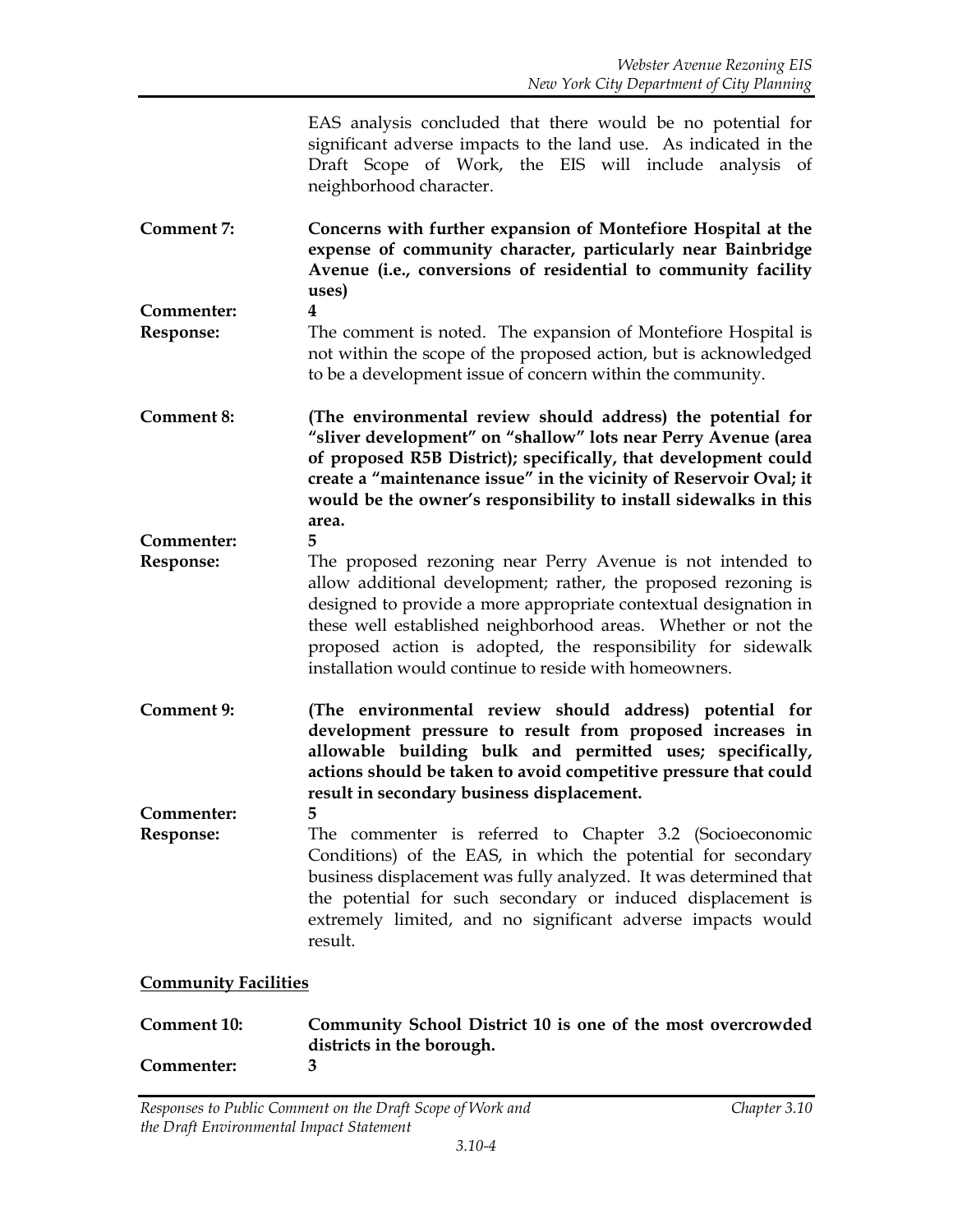**Response:** The comment is noted. Analysis conducted for the EAS determined that the proposed action would not have the potential to result in significant impacts to community facilities. The Department of Education/School Construction Authority is aware of the needs of Community School District (CSD) 10, the school district affected by the rezoning, and is responding to school overcrowding in CSD 10. The Final Scope of Work was issued in September 2010.

## **Open Space**

- **Comment 11: (The environmental review should address) potential impacts to open space; The Association recommends additional preservation measures in the Norwood and Bedford Park neighborhoods to prevent overdevelopment and potential losses of open space.**
- **Commenter: 3 Response:** The commenter is referred to Chapter 3.4, "Open Space," of the EAS. An analysis of open space was performed in accordance with the requirements of the *CEQR Technical Manual*. It was determined that the proposed action would not result in significant adverse impacts to the availability or quality of open spaces in the Webster Avenue rezoning area. No open spaces would be directly affected by this proposed action, and indeed, it is a purpose of this proposed action to prevent overdevelopment in the Norwood and Bedford Park neighborhoods.

#### **Shadows**

**Comment 12: (The environmental review should address) shadows and shading and maintaining adequate sunlight along the Webster Avenue corridor.**

**Commenter: 3**

**Response:** The commenter is referred to Chapter 3.5, "Shadows," of the EAS. In accordance with the requirements of the *CEQR Technical Manual*, the potential for shadowing on parks and historic features resulting from the proposed action was assessed; it was determined that there would be no significant adverse impacts with respect to shadowing. In addition, while the proposed action would allow buildings of greater height along the Webster Avenue corridor, the massing and setbacks included as part of building envelope controls were developed by NYCDCP to allow development while maintaining the character of the corridor, including the availability of sunlight.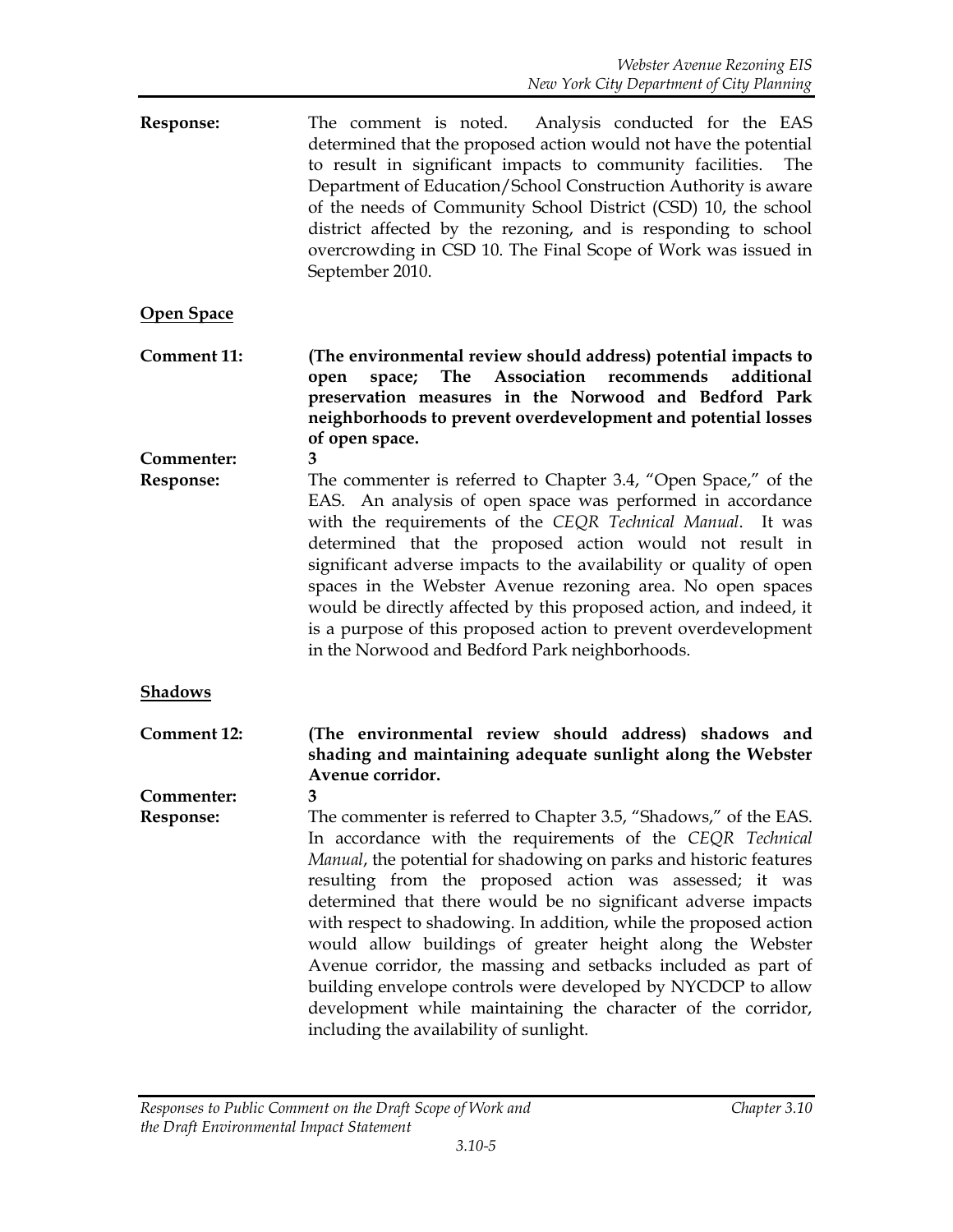## **DRAFT ENVIRONMENTAL IMPACT STATEMENT COMMENTS AND RESPONSES**

The comments received during the public hearing and up until January 18, 2011 have been summarized below, and responses are provided. Each commenter was assigned a number; for topics where more than one person or group made similar comments, the number will provide a reference to the commenter.

Commenters 1-4 below made comments at the January, 2011 public hearing, conducted at the 22 Reade Street, New York, New York.

| Commenter        | Affiliation                      | Reference No. |
|------------------|----------------------------------|---------------|
| Jay W. Shuffield | Resident / CB7 Member            |               |
| James Rausse     | Bronx Borough President's Office |               |
| Ruben Diaz, Jr.  | Bronx Borough President          | $\mathcal{R}$ |
| Carrie Laney     | Four Bronx Institutions Alliance | 4             |

#### **General Comments**

|                       | Comments expressly "in favor" of the proposed action;<br>expressly pleased with proposed action (e.g., "proposed plan")             |
|-----------------------|-------------------------------------------------------------------------------------------------------------------------------------|
| Commenter(s):         | 1, 2, 3, 4                                                                                                                          |
| Response:             | Comment noted                                                                                                                       |
| <b>Transportation</b> |                                                                                                                                     |
| <b>Comment 2:</b>     | The maps on pages 3.3-15 and 3.3-16 are illegible, and should be<br>revised.                                                        |
| Commenter(s):         |                                                                                                                                     |
| Response:             | Figure 3.3-6B and Figure 3.3-6C have been revised for the FEIS.                                                                     |
| <b>Comment 3:</b>     | The sources of the trip generation rates and mode splits are not<br>properly cited on Page 3.3-31.                                  |
| Commenter(s):         |                                                                                                                                     |
| Response:             | Table 3.3-7 of the DEIS properly identifies each of the sources<br>used in the selection of transportation planning assumptions. As |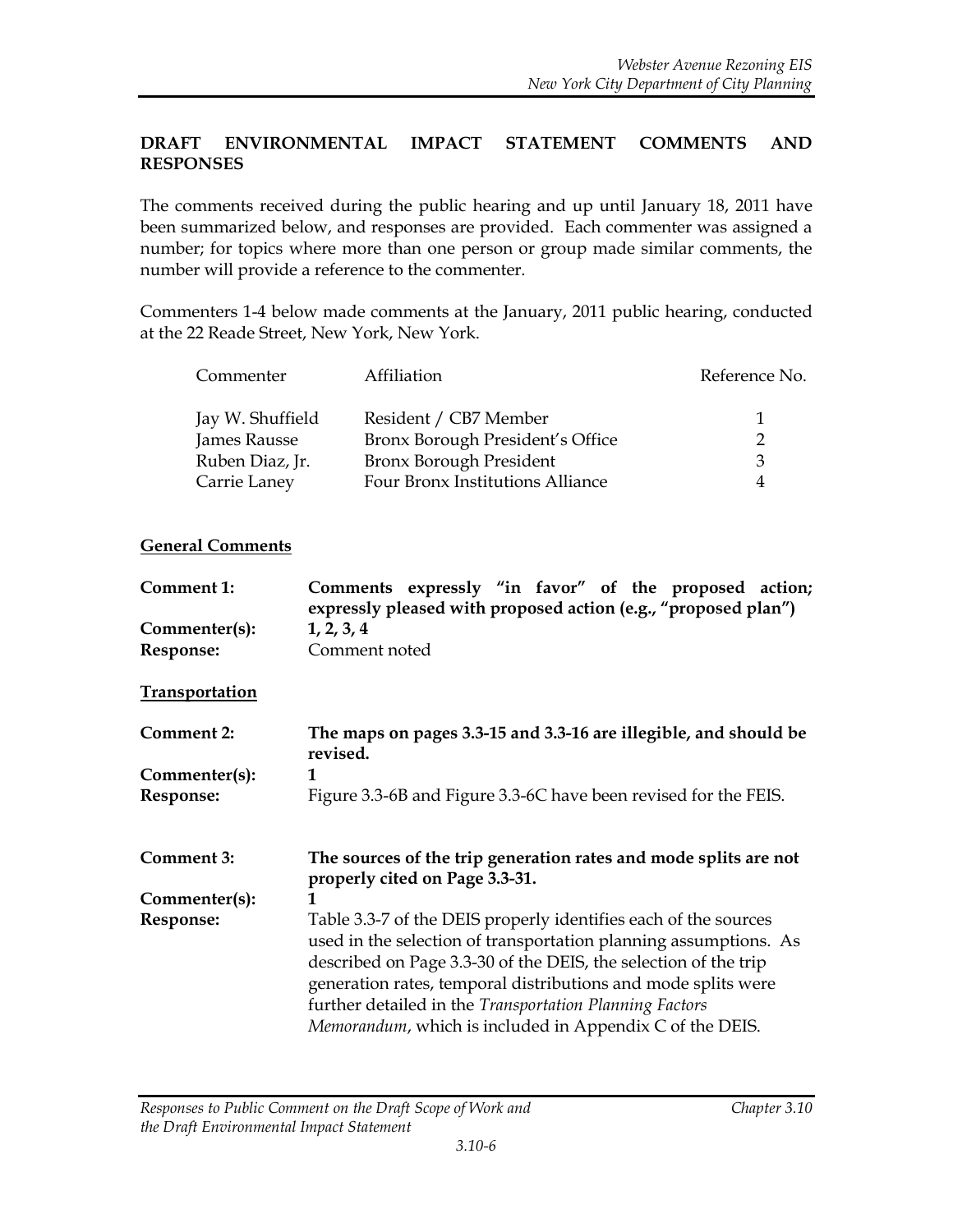| <b>Comment 4:</b>          | Commenter recommends that the practice of citing primary<br>sources for trip generation rates be reviewed in general, beyond<br>the specifics of this EIS, to strengthen the quality of<br>environmental reviews. The lack of primary sources make it<br>very difficult and time consuming for anyone reviewing the EIS<br>to determine how suitable the assumptions are for the particular<br>land uses in their local context.                                                                                                                                                                                                                                                                                                                                        |
|----------------------------|-------------------------------------------------------------------------------------------------------------------------------------------------------------------------------------------------------------------------------------------------------------------------------------------------------------------------------------------------------------------------------------------------------------------------------------------------------------------------------------------------------------------------------------------------------------------------------------------------------------------------------------------------------------------------------------------------------------------------------------------------------------------------|
| Commenter(s):<br>Response: | 1<br>Sourcing approved studies that are similar in nature to the<br>proposed project for transportation planning assumptions<br>including trip generation is standard and acceptable practice<br>under CEQR. The detailed transportation planning factors<br>memorandum is included in Appendix C of the DEIS                                                                                                                                                                                                                                                                                                                                                                                                                                                           |
| <b>Comment 5:</b>          | This DEIS cites the Lower Concourse Rezoning FEIS, 2009 as the<br>source of many of the trip generation assumptions. However, a<br>review of the Lower Concourse Rezoning FEIS shows that there<br>was no data collection or new analytical work conducted as part<br>of that rezoning project to develop trip generation assumptions<br>for any of these land uses.                                                                                                                                                                                                                                                                                                                                                                                                    |
| Commenter(s):<br>Response: | 1<br>This comment is incorrect. The development of the transportation<br>planning assumptions for the Lower Concourse Rezoning FEIS<br>involved the computation of modal splits from census tracts in<br>that study area and the derivation of Saturday trip generation<br>rates from the ITE Trip Generation Handbook. For the Lower<br>Concourse Rezoning FEIS and the Webster Avenue Rezoning<br>DEIS, field data collection and analytical work were conducted<br>for each in accordance with approved CEQR procedure and the<br>transportation planning assumptions approved by NYCDCP and<br>NYCDOT. The Lower Concourse Rezoning FEIS and Webster Avenue<br>Rezoning DEIS both include hotel, local retail, mini-warehouse,<br>office and residential land uses. |
| Comment 6:                 | The modal split assumed for residential land uses is based on<br>current residents. This may skew away from rail due to<br>relatively low incomes in existing housing.                                                                                                                                                                                                                                                                                                                                                                                                                                                                                                                                                                                                  |
| Commenter(s):<br>Response: | 1<br>Transportation planning assumptions were presented and<br>reviewed during the public scoping process and deemed<br>appropriate in consultation with NYCDOT. The residential modal<br>split reflects anticipated future conditions/housing types.                                                                                                                                                                                                                                                                                                                                                                                                                                                                                                                   |
| <b>Comment 7:</b>          | Mode split assumptions for hotels are based on rates developed<br>for the Jamaica Plan FEIS, which has direct access to JFK<br>Airport, and are not relevant to Webster Avenue.                                                                                                                                                                                                                                                                                                                                                                                                                                                                                                                                                                                         |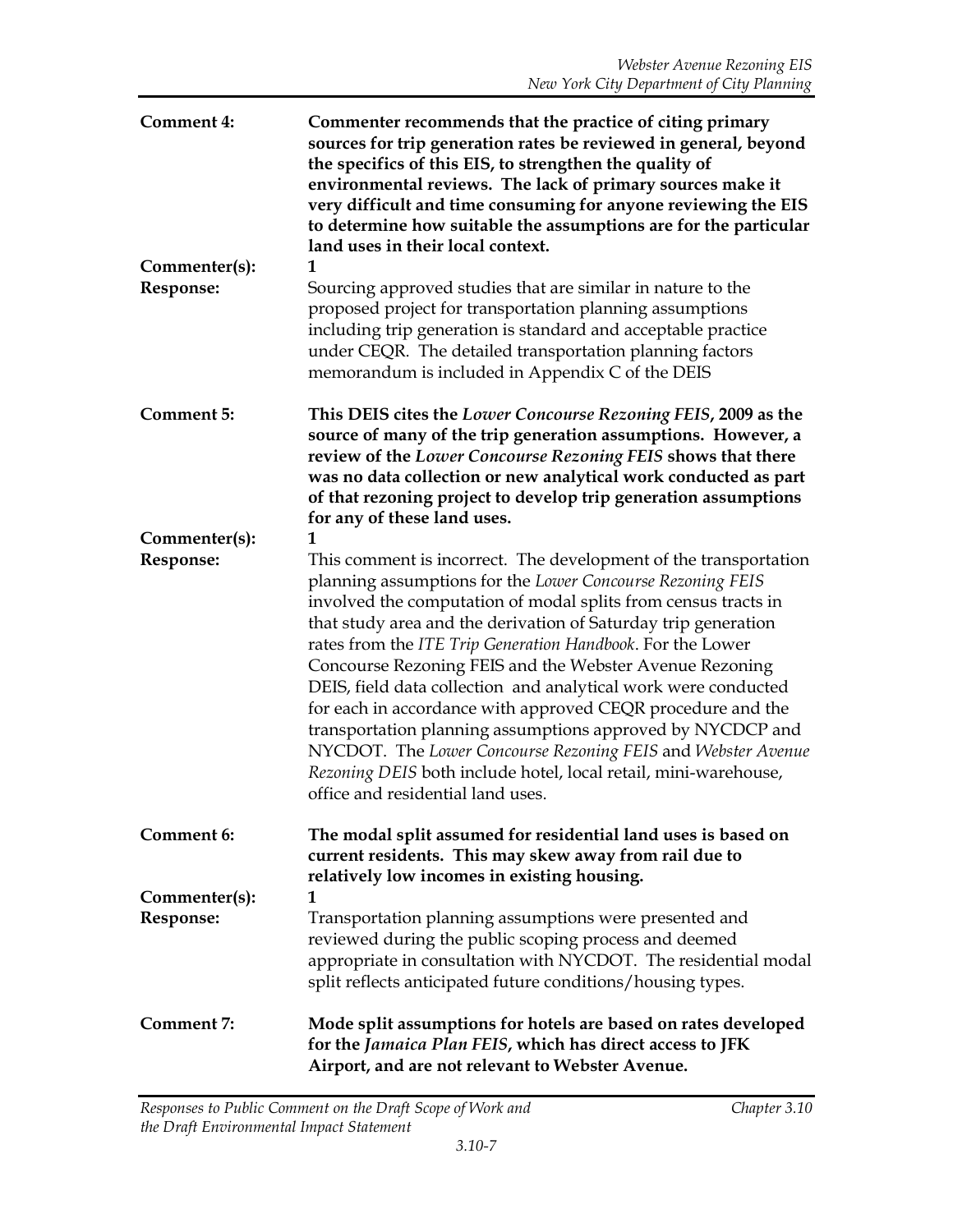| Commenter(s):<br>Response: | 1<br>This comment is incorrect. Table 3.3-7 of the DEIS indicates that<br>the modal split assumptions for hotels were taken from Table<br>3.15-8 of the Lower Concourse Rezoning FEIS and are 70% auto, 15%<br>taxi, 5% subway, 5% bus and 5% walk. The modal split for hotels<br>cited in Table 16-10 of the Jamaica Plan FEIS are 30.1% auto, 12.3%<br>taxi, 18.9% subway, 5.5% bus and 33.2% walk.                                                                                                                                                                                                                                                                                                                                                                                                                                                                                                                                           |
|----------------------------|-------------------------------------------------------------------------------------------------------------------------------------------------------------------------------------------------------------------------------------------------------------------------------------------------------------------------------------------------------------------------------------------------------------------------------------------------------------------------------------------------------------------------------------------------------------------------------------------------------------------------------------------------------------------------------------------------------------------------------------------------------------------------------------------------------------------------------------------------------------------------------------------------------------------------------------------------|
| <b>Comment 8:</b>          | The mode split and linked trips assumed for supermarket land<br>uses from the Hunts Point Rezoning EAS is probably not<br>appropriate on Webster Avenue due to differences in<br>walkability and transit access.                                                                                                                                                                                                                                                                                                                                                                                                                                                                                                                                                                                                                                                                                                                                |
| Commenter(s):<br>Response: | 1<br>The assumptions for modal split and percentage of linked trips<br>were based on the Lower Concourse Rezoning FEIS, where levels of<br>walkability and transit access are comparable to the study area.<br>Furthermore, the assumption of 25% linked trips for retail uses is<br>consistent with the CEQR Technical Manual.                                                                                                                                                                                                                                                                                                                                                                                                                                                                                                                                                                                                                 |
| <b>Comment 9:</b>          | The mode split assumed for office land uses is based on current<br>Census place of work data for the actual Webster Avenue<br>locations. The locations in the area that actually have<br>significant offices were not included. Fordham University was<br>included, but not the Census tracts for Montefiore, Botanical<br>Garden and Fordham Plaza. The commuting patterns of offices<br>at these institutions would be more representative of anticipated<br>development than the employment locations used for the DEIS.<br>Table 3.3-8 on Page 3.3-33 shows a very low share of incremental<br>trips via Metro-North: less than 2% for the PM peak. This<br>should be checked. It appears that part of this low utilization<br>rate is due to the assumptions for office land uses, which drew<br>on Census tracts that have little office use and likely have<br>substantially different employment bases than anticipated<br>development. |
| Commenter(s):<br>Response: | 1<br>The forecast of modal shares for office land uses is based on travel<br>patterns for workers in the seven Census tracts located within the<br>study area. The tracts studied include a total of 8,650 workers and<br>provide an appropriate basis for mode choice assumptions. The<br>comment that the Census tracts for Montefiore, Botanical Garden<br>and Fordham Plaza have higher modal splits by railroad is not<br>borne out by the Census data shown in Table 1, below, which<br>indicates that the railroad modal splits for these Census tracts are<br>much lower than the Census tracts in the DEIS study area.                                                                                                                                                                                                                                                                                                                 |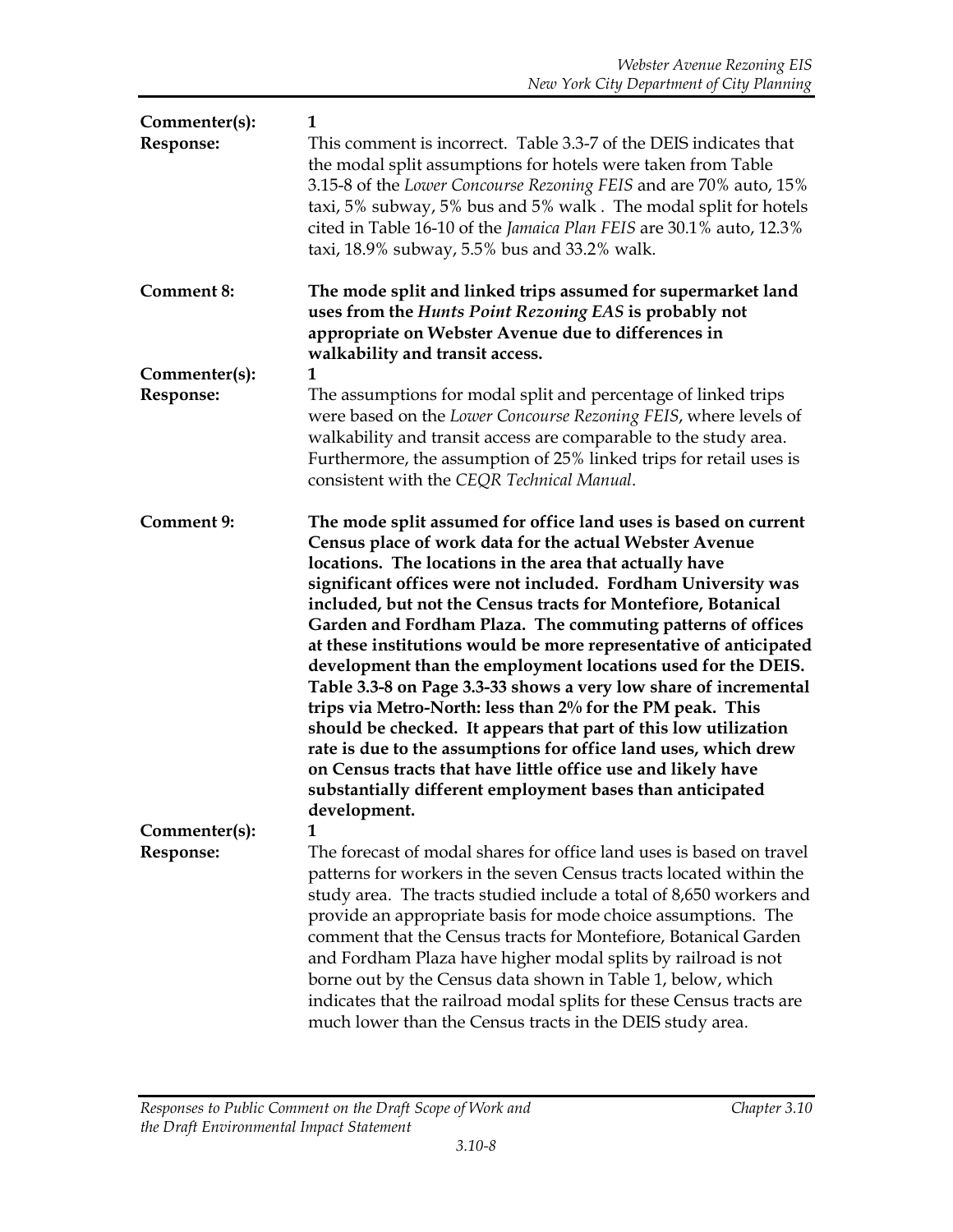| Location                     | Census Tract(s)                                  | <b>Railroad Modal</b><br><b>Share</b> |
|------------------------------|--------------------------------------------------|---------------------------------------|
| Montefiore Medical<br>Center | 421                                              | 0.7%                                  |
| New York Botanical<br>Garden | 334                                              | 0.3%                                  |
| Fordham Plaza                | 387                                              | 0.6%                                  |
| <b>DEIS Study Area</b>       | 397, 405, 407.02,<br>415, 425, 429.01<br>and 431 | 1.8%                                  |

# **Table 1: Comparison of 2000 Census Data for Workers**

| <b>Comment 10:</b>         | The pedestrian volume assumptions for the HCS intersection<br>analyses were not provided in the DEIS.                                                                                                                                                                                                                                                                                                                                                                                                                                                 |
|----------------------------|-------------------------------------------------------------------------------------------------------------------------------------------------------------------------------------------------------------------------------------------------------------------------------------------------------------------------------------------------------------------------------------------------------------------------------------------------------------------------------------------------------------------------------------------------------|
| Commenter(s):<br>Response: | 1<br>Pedestrian volumes for HCS intersection analyses were developed                                                                                                                                                                                                                                                                                                                                                                                                                                                                                  |
|                            | based on a combination of field surveys conducted by the<br>NYCDCP in October 2009 and sample counts conducted in<br>November 2009. For analyzed intersections that were not included<br>in these pedestrian surveys, conservative assumptions for<br>pedestrian crossing volumes were developed based on the closest<br>intersections with actual field data. Pedestrian count sheets and<br>HCS worksheets are not typically included as part of an EIS<br>appendix; this information was provided to and reviewed by<br>NYCDOT.                    |
| <b>Comment 11:</b>         | At the intersection of Fordham Road and Webster Avenue, the<br>analysis in the DEIS shows only two lane groups in the<br>eastbound direction: left turns and a shared through and right-<br>turn. However, through traffic is not allowed in the dedicated<br>bus lane, while turning vehicles may use the lane. Therefore,<br>the through traffic volumes should be separated from the bus<br>lane in the analysis. Likewise, in the westbound direction, the<br>DEIS appears to combine the general traffic with the bus lane as<br>a single group. |
| Commenter(s):              | $\mathbf{1}$                                                                                                                                                                                                                                                                                                                                                                                                                                                                                                                                          |
| Response:                  | As a conservative measure, the traffic capacity analysis at this<br>intersection did not include the bus only lanes in the eastbound<br>and westbound directions (i.e., only the general purpose lanes<br>were analyzed). Bus lane volumes were conservatively included<br>in the general purpose lanes to account for all vehicles being<br>processed by the signalized intersection.                                                                                                                                                                |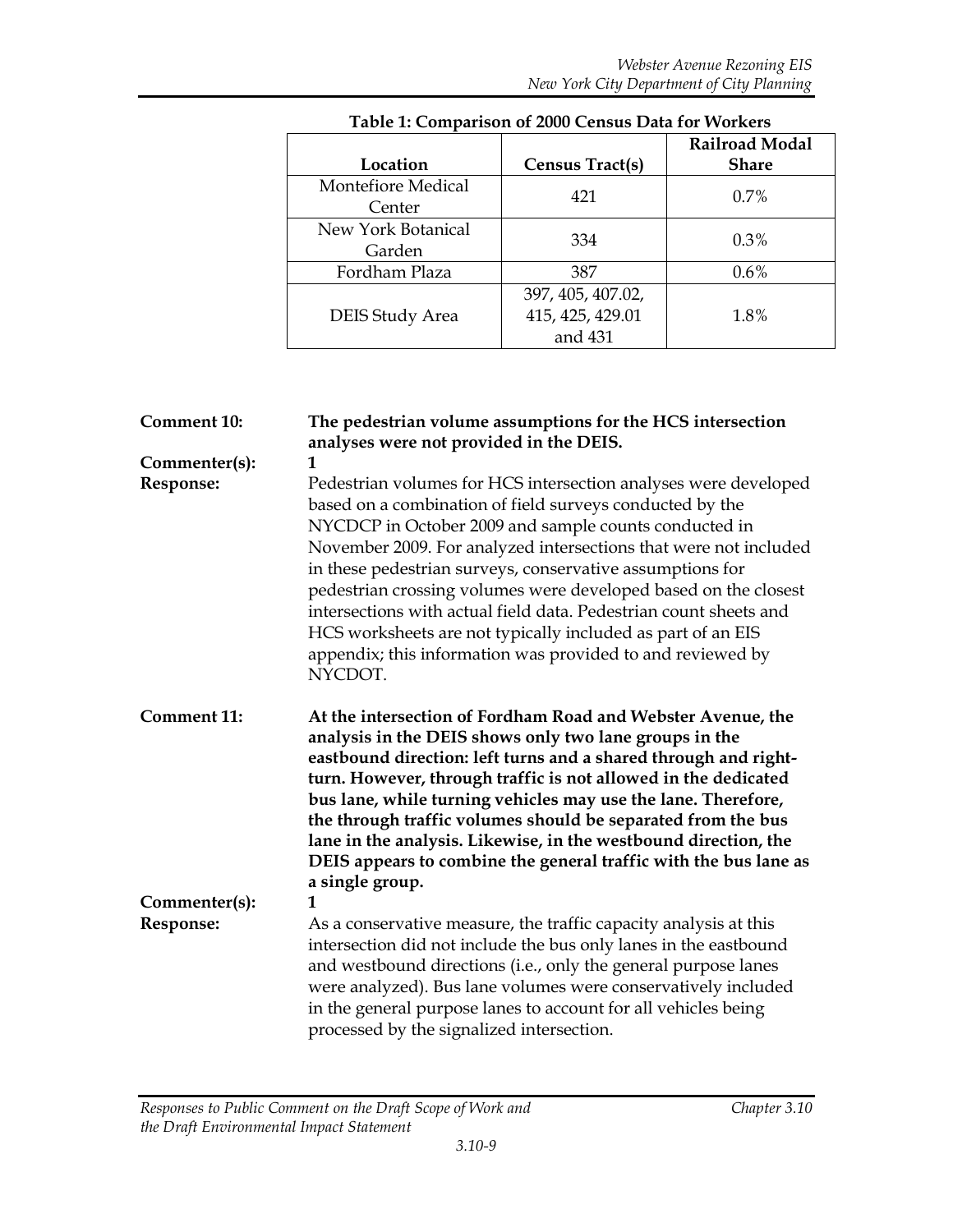## **Comment 12: The right turn from westbound Fordham Road to northbound Webster Avenue, which is separated from the signalized intersection, must be analyzed. Commenter(s): 1 Response:** Under existing conditions, the westbound right turn movement is channelized and controlled by a stop sign; for this reason it was not included in the existing conditions analysis of signalized intersections. As described on Page 3.3-20 of the DEIS, this channelization would be removed as part of NYCDOT's School Safety Engineering Project in the Future without the Proposed Action. As a result, all right turning vehicles will travel through the signalized intersection in the No-Action and With-Action conditions. This new intersection configuration is reflected in Tables 3.3-5 and 3.3-9 of the DEIS, which include an analysis of the westbound right turn movement. **Comment 13: Commenter indicates that adding population density to Webster Avenue creates a traffic safety risk and requests, therefore, study of adding a planted median along Webster Avenue as a traffic calming measure. Commenter(s): 2, 3 Response:** The development of a planted median along almost 2 miles of Webster Avenue is a complex issue, which is part of a separate study and not part of this DEIS. DCP is studying a median and will consult with the proper agencies such as NYCDEP and NYCDOT to develop the concept, determine its appropriateness, and identify potential complications and needs including the need for funding and maintenance support. The DEIS did not identify the need for traffic calming measures as a result of the traffic analysis; the planted median would not affect the traffic mitigation measures proposed as part of the EIS as the planted median is being considered in locations where a striped median

## **Land Use and Neighborhood Character**

already exists.

**Comment 14: By downzoning, as is proposed for properties between Perry Avenue and Reservoir Oval East, or by not rezoning to allow higher densities in this location, the proposed action makes it more likely that property owners would not maintain the retaining wall or provide new sidewalks in the vicinity. Commenter(s): 1 Response:** The rezoning proposes a change from R7-1 to R5B on properties to reflect and maintain current density conditions. This change is not anticipated to cause or to prevent new development in this location, nor would it be expected to affect the maintenance of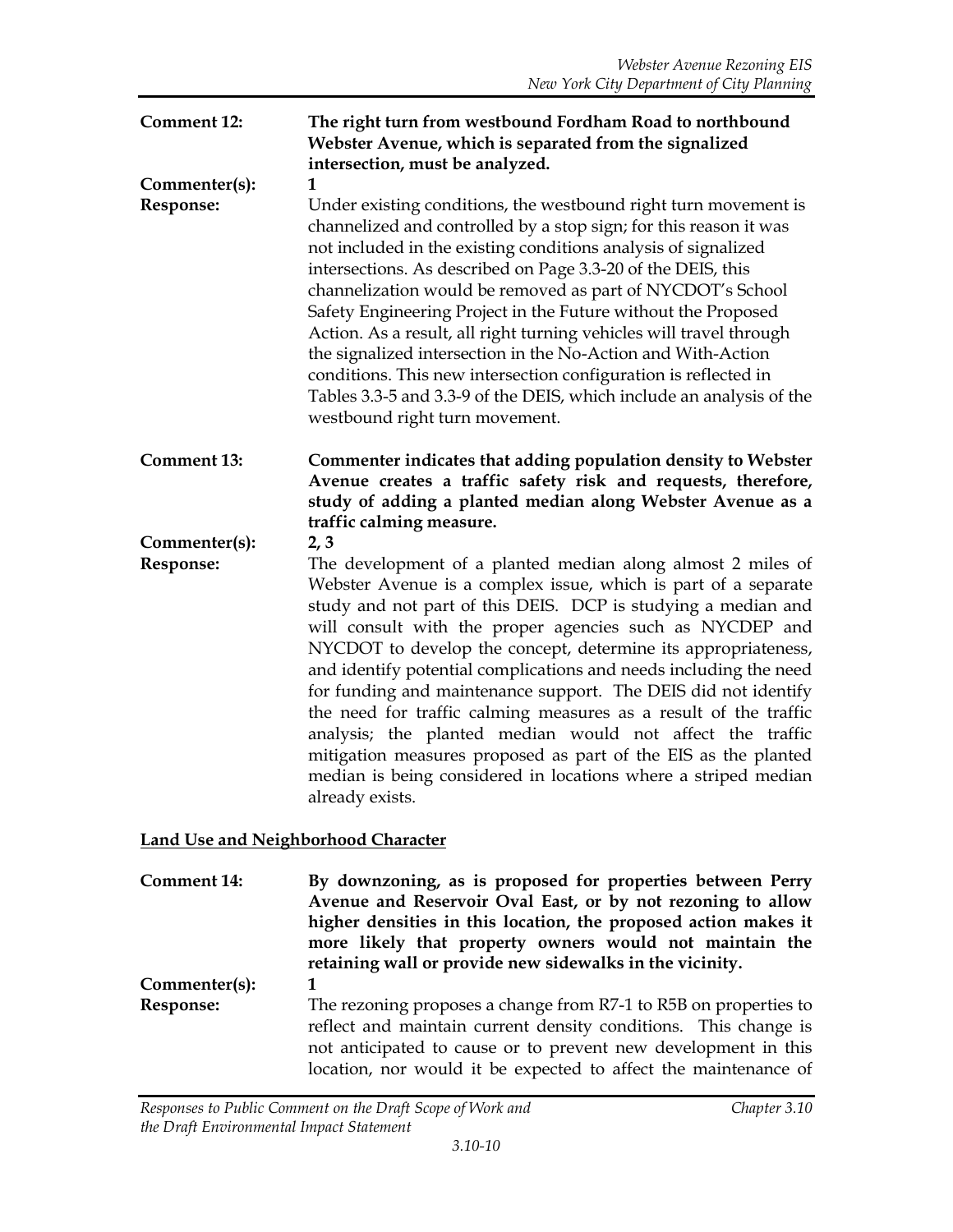either the retaining wall or the provision of new sidewalks such that conditions would be better or worse than under existing conditions. Rather, as no projected or potential development sites were identified in this area, future conditions without the proposed action and with the proposed action are anticipated to resemble existing conditions. Please refer the land use analysis in the EAS.

**Comment 15: Higher density zoning, compared to the proposed action, would be more in character with the existing built form of the area between Perry Avenue and Reservoir Oval East.** 

**Commenter(s): 1 Response:**

The existing development in the area consists mostly of detached houses ranging from one to two stories. Additionally, the streets in the area described, including Perry Avenue, Holt Place and Reservoir Place are narrow streets with an average width of 30 feet. The R5B zoning district is appropriate for development on such streets and would ensure that any future development matches the character of the existing development. Please refer the land use analysis in the EAS.

**Comment 16: Higher density zoning, compared to the proposed action, would provide for better housing conditions in the area between Perry Avenue and Reservoir Oval East than would the proposed action.** 

**Commenter(s): 1**

- **Response:** The proposed R5B zoning district would ensure that future development matches the existing built character and therefore meets the preservation goal of this rezoning. The proposed R5B district is appropriate for narrow streets (Perry Avenue, Holt Place and Reservoir Place).
- **Comment 17: Allowing low-income developments to attain an FAR bonus without providing middle-income or market rate housing expands the stereotype of the Bronx as a borough of low-income housing with no opportunities for advancement, and encourages residents to move elsewhere.**

**Commenter(s): 2, 3 Response:** Screening conducted as part of the EAS determined that the proposed action would not have the potential to result in significant impacts to socioeconomic conditions. Use of the Inclusionary Housing Program (IH) along the Webster Avenue corridor is in keeping with the city's wider application of the program to ensure long-term affordability in rezonings that are opening large areas of the city to housing. Application of the IH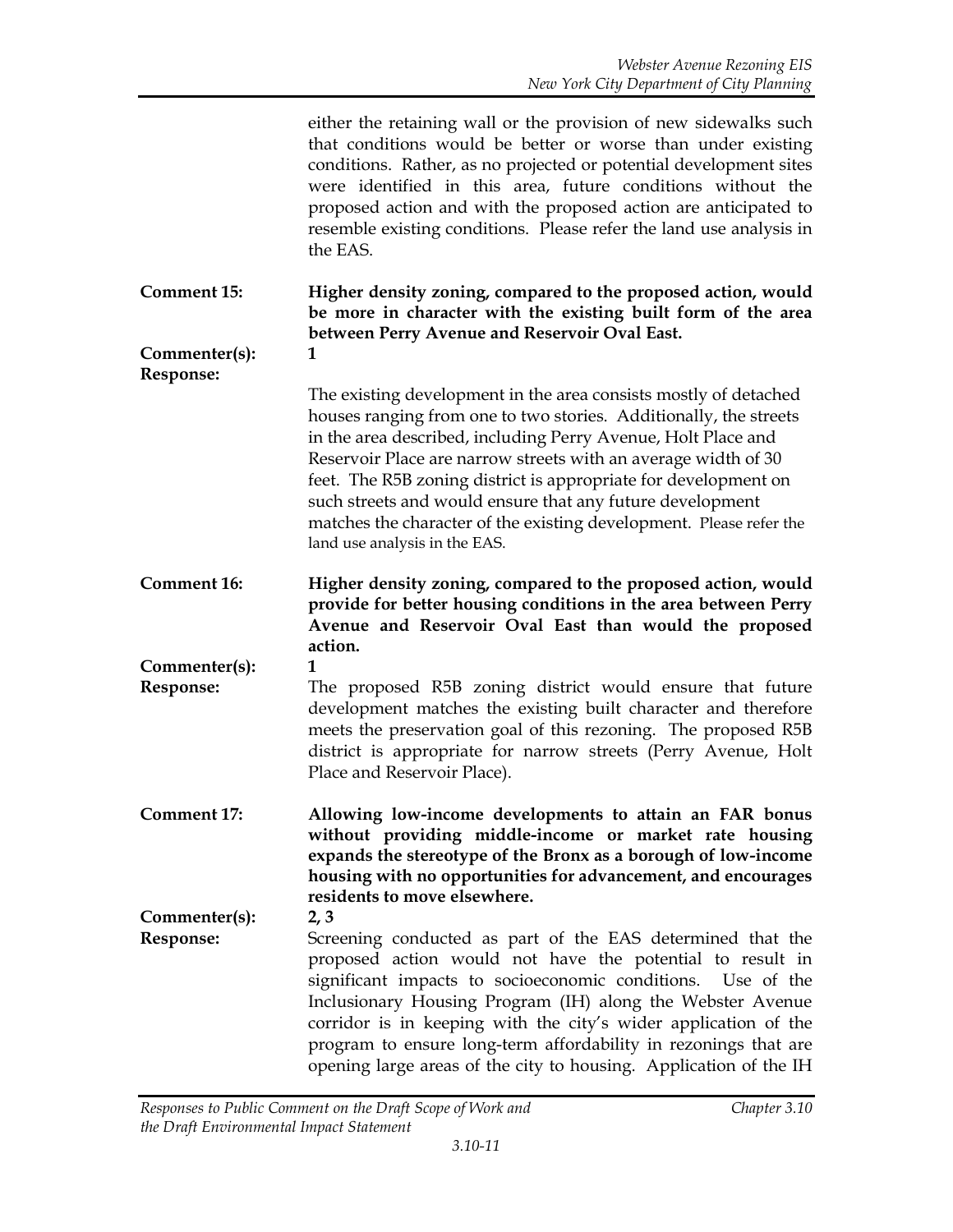program is especially important to ensure affordability where there are limited or no city-owned properties, such as along Webster Avenue and in the Lower Concourse rezoning area. The level of affordability achieved in each IH project depends on the funding sources that are available to the City at the time of development and market conditions, which vary widely across the city and over time. The IH program leverages market demand to create and preserve affordable units. Where market conditions do not support market-rate development, the IH program does allow for all-affordable development. It does not, however, favor all-affordable development over mixed-income development. HPD is committed to encouraging developers to build mixedincome housing in the Bronx and assesses each site independently to achieve a mix of incomes.

#### **Socioeconomics**

**Comment 18: Comments commending the collaborative efforts of Bronx Office of NYCDCP and community.**

**Commenter(s): 1, 2, 3**

**Response:** Comment noted

**Comment 19: Following the publication of the EAS, the Bronx Office of the Department of City Planning met with the community to discuss potential socioeconomic effects of the proposed action; commenter requests that information from those meetings be documented in the EIS as a response to comments.** 

**Commenter(s): 1**

**Response:** The Bronx Office of the Department of City Planning has met with the community throughout the planning and environmental analysis process. The EAS documents the analyses conducted per the CEQR Technical Manual with regard to potential socioeconomic effects and supports the conclusion that there are no significant adverse socioeconomic impacts.

#### **Community Facilities**

**Comment 20: Commenter requests that the Department of Education study school overcrowding in Bedford Park and Norwood, despite there being no significant adverse impact attributable to the proposed action, per CEQR methodology. Commenter(s): 2, 3 Response:** The EAS screened out the potential for a schools impact per the CEQR methodology. The EAS contained overly conservative results, since the updated capital plan doubles the number of seats in the study area. The Department of Education/School